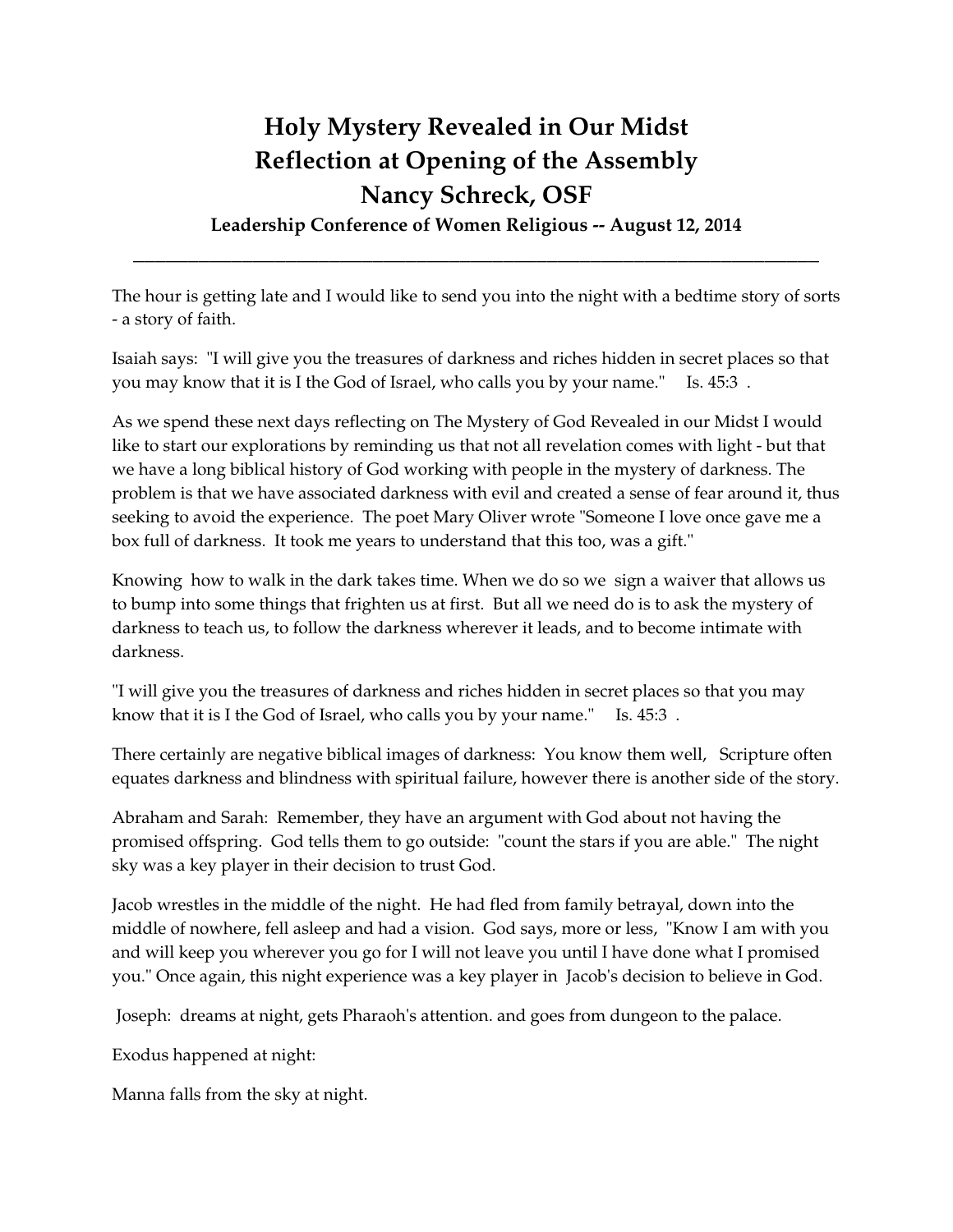One of the heaviest scriptural clusters of revelation in darkness has nothing to do with literal darkness. It happens in the events at Mt. Sinai. God tells Moses, "I am going to come to you in a dense cloud in order that the people may hear when I speak with you and to trust you ever after." The top of the Mount is covered in a dark cloud. God calls Moses into the dark cloud and then God speaks: Again - the voice is from the darkness: "I am God who brought you out of Egypt, out of the house of slavery." A unique word for this kind of darkness is used here**:**  araphel. Thick darkness that reveals divine presence, a presence which is seen even as it is obscured. It is a nuanced darkness, as sure a sign of God's presence as brightness is.

Finally, in the tradition of Christian Mysticism: "mysterium tremendum et fascinans." "*This darkness and cloud is always between you and God, no matter what you do and it prevents you from seeing God clearly by the light of understanding in your reason and from experiencing God in sweetness of love in your affection. So set yourself to rest in this darkness as long as you can, always crying out after the One whom you love. For if you are to experience God or to see God at all, insofar as it is possible here, it must always be in this cloud and in this darkness.*" wrote 14th Century author of the *Cloud of Unknowing.*

So to be human is to live by sunlight and moonlight, with anxiety and delight, admitting limits and transcending them, falling down and rising up. To want a life with only half of these things is to want half a life.

"I will give you the treasures of darkness and riches hidden in secret places so that you may know that it is I the God of Israel, who calls you by your name." Is. 45:3 .

What about the historical meaning of this passage. This was a promise to Cyrus, the new Persian king, indicating the there were treasures from the time of the Babylonian kings that he would find to give him what he needed to rule well. These would be treasurers (literal riches) likely hidden in dark deeply dug tunnels which was the safest way to secure one's possessions in those days. The assurance is that Cyrus will have what we need from what has gone before to lead well. It is a good reminder that we too will have what we need from what has gone before us.

So go into the night, trusting in this Holy Mystery. The dark will be your womb tonight. The night will give you a horizon further than you can see. (David Whyte)

Go there with this wisdom, which is an interpretation of a Rilke poem by Anita Barrows and Joanna Macy

You, darkness, of whom I am born —

I love you more than the flame that limits the world to the circle it illumines and excludes all the rest.